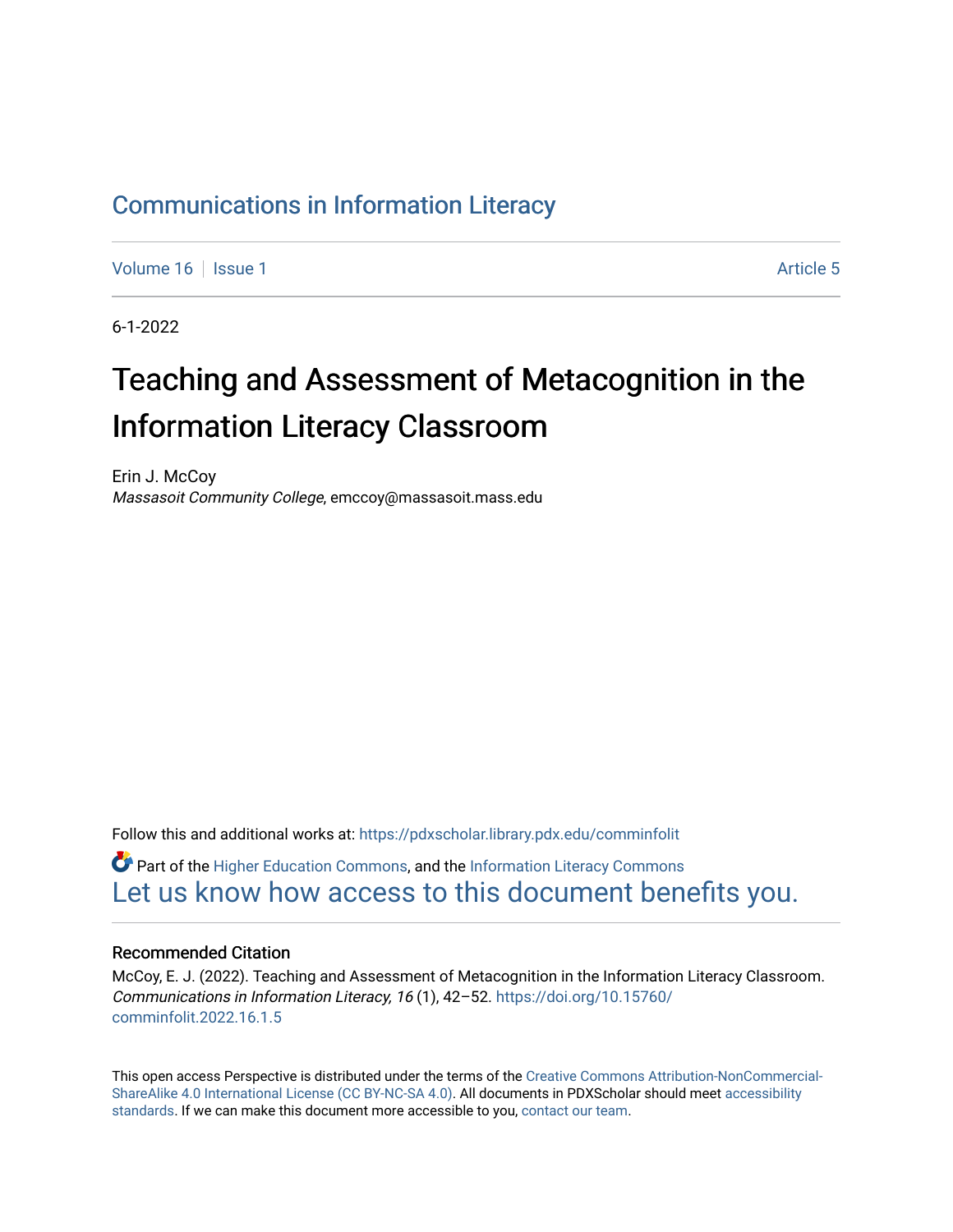### **Teaching and Assessment of Metacognition in the Information Literacy Classroom**

Erin J. McCoy, Massasoit Community College

Abstract

Information literacy and metacognition have long histories of addressing the same concerns: how people think about and evaluate what they have learned. By exploring research from the library science and cognitive psychology fields, this article highlights how these two concepts are related and how that relationship can be made more explicit in the way librarians talk about and teach information literacy.

*Keywords*: information literacy instruction, classroom assessment, faculty development, reflection, reflective practice

### **Perspectives edited by Andrea Baer**

McCoy, E.J. (2022). Teaching and assessment of metacognition in the information literacy classroom. *Communications in Information Literacy, 16*(1), 42–52.

Copyright for articles published in *Communications in Information Literacy* is retained by the author(s). Author(s) also extend to *Communications in Information Literac*y the right to redistribute this article via other scholarly resources and bibliographic databases. This extension allows the authors' copyrighted content to be included in some databases that are distributed and maintained by for-profit companies. All other rights of redistribution are licensed by *Communications in Information Literacy* under Creative Commons Attribution-NonCommercial-ShareAlike 4.0 International (CC BY-NC-SA 4.0).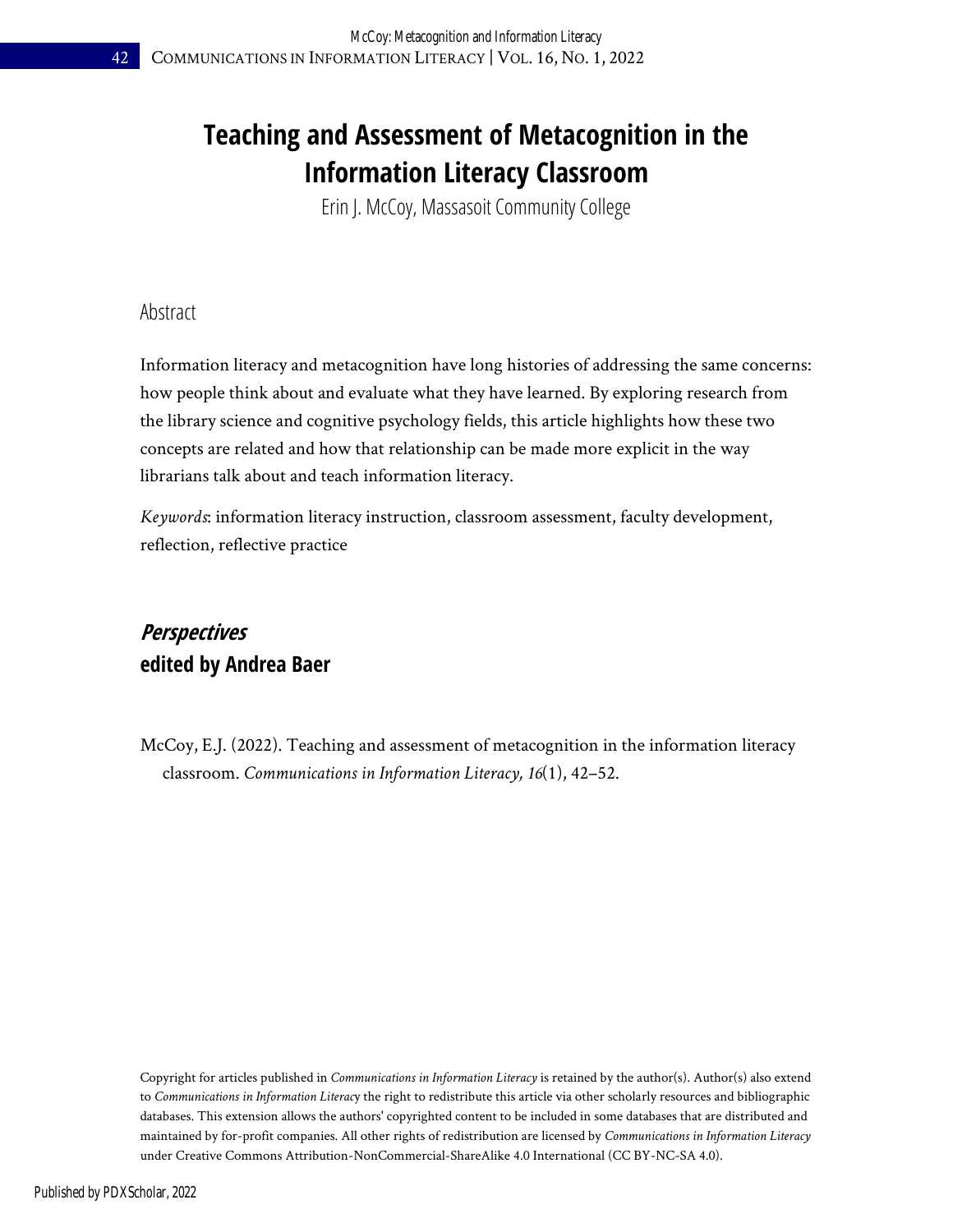## **Teaching and Assessment of Metacognition in the Information Literacy Classroom**

I have been part of the academic library field for almost twenty years, and the prevailing question in my branch of the profession—reference and instruction—is "what are students learning? How do we know?" I have had more conversations than I can count about teaching strategies, assessment strategies, learning outcomes, backward design, and assignment design—complete with anecdotes regarding successful and failed attempts at change and implementation of all those ideas. Through it all, the claim is consistent: librarians are uniquely equipped to work with students and to partner with teachers and faculty at all levels of education to provide support and expertise regarding the incorporation of information literacy, critical thinking, and metacognitive skills into their courses. All three of those concepts center on understanding the nature of the information problem that needs to be solved, identifying the variety of ways to solve it, evaluating the potential solutions presented, and reflecting on the outcome to determine its value in providing the answer to the problem.

However, the way these concepts are taught, practiced, and reinforced is up for debate and is the driving force behind many of the conferences, conversations, and literature in the library field. We tend to focus primarily on information literacy as a combination of separate skills–searching, finding, and evaluating–without examining how those skills reflect the thinking and learning that is occurring during those processes. This thinking and learning, which is often "invisible" in the information literacy classroom, is at the center of metacognitive attentiveness. While conversations and connections regarding information literacy, critical thinking, and metacognition have been made for multiple decades within the library profession, I am not confident that we have been explicit in describing this relationship outside our own community. It is time for librarians to express those discrete connections in order to demonstrate to faculty and administrators that information literacy is an essential aspect of all levels of learning, not simply because of its measurable skills, but also because it develops students' thinking and awareness. The following research illustrates the interconnectedness of these ideas as well as the conversation gap between these areas of study. It also highlights some simple but specific ways librarians can begin scaffolding metacognition into their information literacy classrooms.

[ PERSPECTIVES ]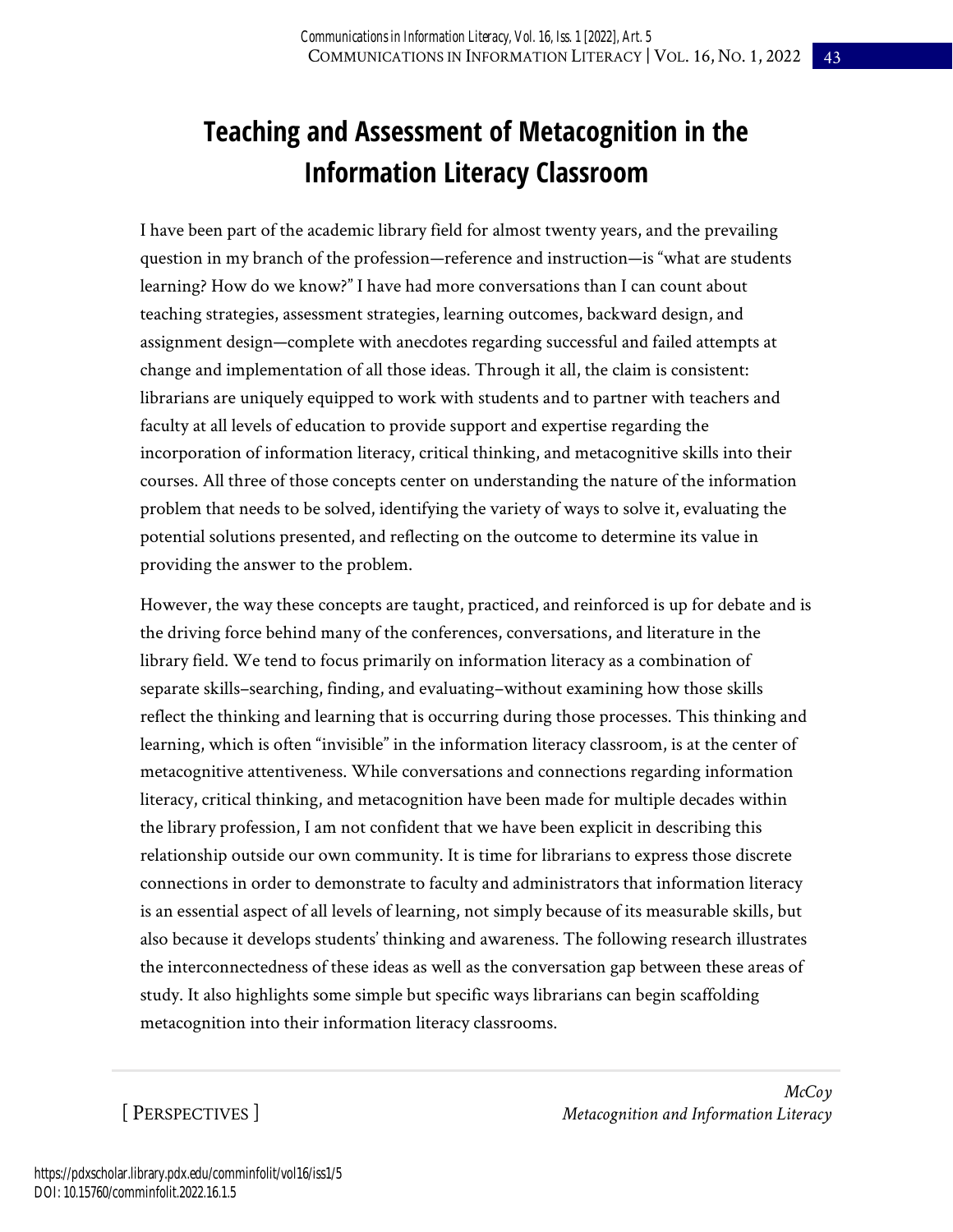I began exploring the idea of metacognition more deeply in the fall of 2020 and was curious about its relationship to information literacy theory and practice. The discussions I have had around metacognition use the definition "thinking about thinking." That is a very casual way to describe the evaluative goals of information literacy– that is, teaching students how they know what sources are the best fit for their needs. Students need to pause and identify what they think about a source before deciding on its appropriateness. However, I did not understand metacognition as encompassing a unique skill set of its own. This skill set includes not only evaluation but also reading and recall strategies, realizing when a thinking path is not beneficial to a project, and incorporating "repair" strategies to correct one's thinking. The benefits of incorporating metacognition specifically into an information literacy program are multifaceted because metacognitive strategies can increase students' confidence and their academic success as well as expand the reach of a library's information literacy goals (Houtman, 2015; Osman & Hannifin, 1992). When students understand that these metacognitive skills and practices are universal to any subject matter or daily living choices, those skills are more likely to transfer to other contexts, thus increasing academic success. This is why a more deliberative focus on metacognition needs to be a part of any information literacy program.

Like metacognition, information literacy is a broad term that encompasses both a set of skills and a disposition of thought and action. The Association of American Colleges and Universities (AAC&U, 2013) *Information Literacy VALUE Rubric* defines information literacy as "the ability to know when there is a need for information, to be able to identify, locate, evaluate, and effectively and responsibly use and share that information for the problem at hand" (p. 1). The Association of Colleges and Research Libraries (ACRL, 2015) takes a more philosophical approach to its definition, describing information literacy as a "set of integrated abilities encompassing the reflective discovery of information, the understanding of how information is produced and valued, and the use of information in creating new knowledge and participating ethically in communities of learning" (p. 8). It is evident from both definitions that the library community sees information literacy both as a cognitive task which takes place to solve a problem as well as a conceptual approach to knowing. If one defines metacognition as "an awareness of one's own knowledge and the ability to understand, control, and manipulate individual cognitive processes" (Osman and Hannafin, 1992, p. 83), it is also clear that information literacy and metacognition share complementary concerns and assumptions about knowledge acquisition—essentially, where knowledge comes from and what we do with it. The distinction is made in the visibility of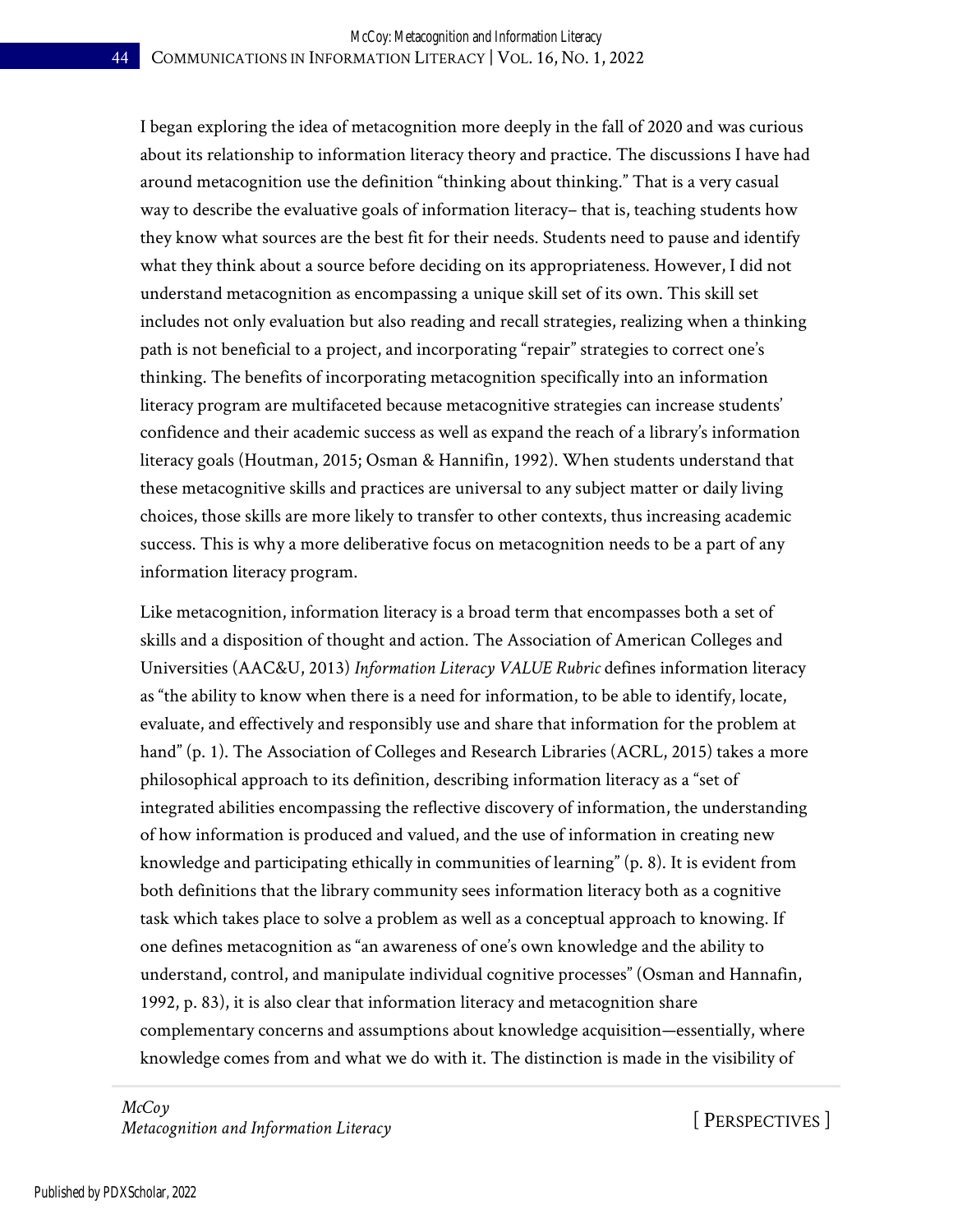the practice, where metacognition is part of a hidden thinking process and information literacy is part of the action that is taken as a result of that thinking. In fact, research by Mackey and Jacobson (2011) broadens the scope of librarianship by advocating for a focus on *metaliterary*, of which information literacy is a part: "Metaliteracy expands the scope of information literacy as more than a set of discrete skills, challenging us to rethink information literacy as active knowledge production and distribution in collaborative online communities" (pg. 64). They have consistently argued that librarians need to be thinking and speaking broadly about what we teach and how we teach it, as well as the words we use to describe what we are doing. And while that may seem overwhelming to many of us in the practical throes of everyday librarianship, it is important that we can articulate these connections.

Information literacy requires an understanding of how you are thinking about and evaluating the information that is being found and consumed; this is a metacognitive act that can be explicitly taught and practiced in the information literacy classroom. If we can weave metacognitive strategies into an information literacy session, we can help students develop metacognitive practices and demonstrate that they are simultaneously developing information literacy skills and metacognitive habits. Spending time on the planning stages of searching, increasing the practice time of alternative keyword searching, and aiding students in anticipating their next steps once they leave the session are foundational metacognitive methods that library instructors can use to aid in that simultaneous learning.

#### **Connecting Information Literacy and Metacognition: An Historical Perspective**

The more I studied metacognition, the more I realized how beneficial a collective understanding of the concept could be for librarians' teaching practices. There is minimal research from either the library science or the cognitive science fields regarding the intersection between information literacy and metacognition. While many institutions use the term *critical thinking* as part of their overall learning outcomes, librarians in the field know that both metacognition and information literacy have a place within that broad term of critical thinking. Librarians have an opportunity to be explicit about meeting institutional learning outcomes by weaving metacognition and information literacy together within our research and teaching practice.

The AAC&U *Information Literacy VALUE Rubric*, which is the information literacy structure I use for my institution's practices, describes what I now see as an explicit metacognitive

[ PERSPECTIVES ]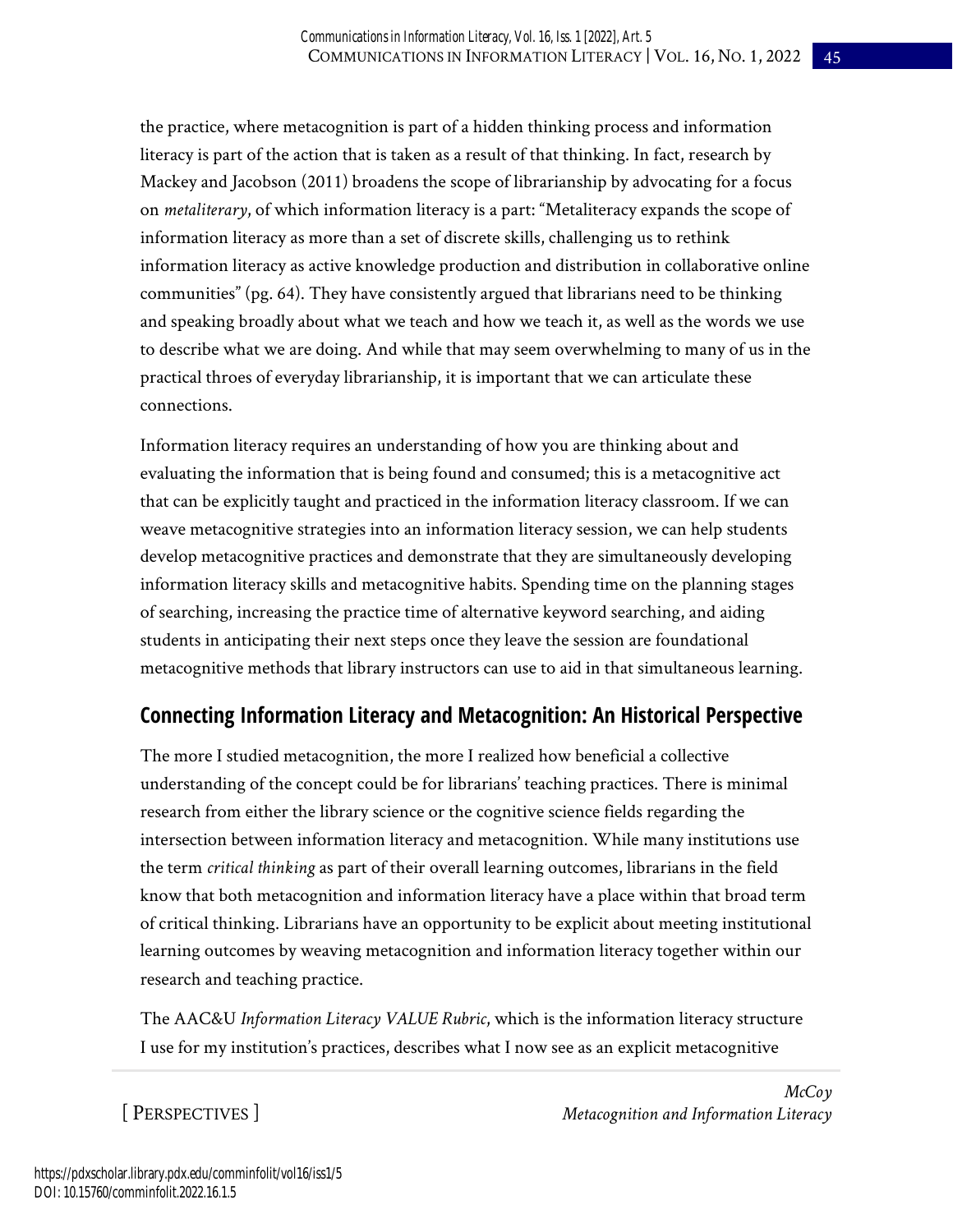standard: that learners will be able to "evaluate information and its sources critically"—that is, they must think about the information they have found, engage with it, and decide that it is more relevant than other information they have sought and perhaps discarded. The ACRL *Framework* describes information literacy as a "knowledge practice" through which learners demonstrate how they will increase their understanding of the problem at hand. The *Framework* is particularly helpful in creating the metacognitive connection because it exposes that these practices should be employed regularly, not just to accomplish one discrete knowledge task. Both of those descriptions describe learners relying on their previous knowledge about something; learners must identify a problem or an information need, and then be aware enough of their own knowledge to identify the deficits or gaps they have in that area of knowledge. They then must employ a variety of techniques for locating the information needed to solve the problem, techniques which may include a transfer of skills from one content domain to another, an evaluation and repair of the strategies used, and an understanding of how to interact with that information once it is found. Within that definition, there are many assumptions made about a learner's metacognitive awareness and skill. Yet librarians are rarely seen as allies in addressing those specific techniques and are primarily asked to help students practice search strategies without moving to the next step of evaluation.

#### **How Assessment Helps and Hinders Metacognition**

Student self-assessments have been the primary avenue libraries have used for understanding the impact of information literacy sessions. Librarians need to consistently evaluate what students are learning and how they are learning, both for reporting purposes and for improving teaching practices. While there are plenty of experiences that share a common theme of using pre- and post-tests, exit surveys, and follow-up quizzes to assess student learning, there are scholars who push back on the effectiveness of these assessments for measuring information literacy, in part because the assessments themselves are asking students to practice thinking skills they have not developed in order to answer the questions. Specifically, Santamaría and Petrik (2012) raise the concern regarding the cognitive load needed from students within information literacy assessments.

Cognitive load is essentially the balance between knowing enough information to accomplish a task without being overwhelmed by too many options or new information. Information literacy assessments often ask student to recall what they knew before a session, what they have learned, and how they might apply it (Santamaría and Petrik, 2012, p. 266).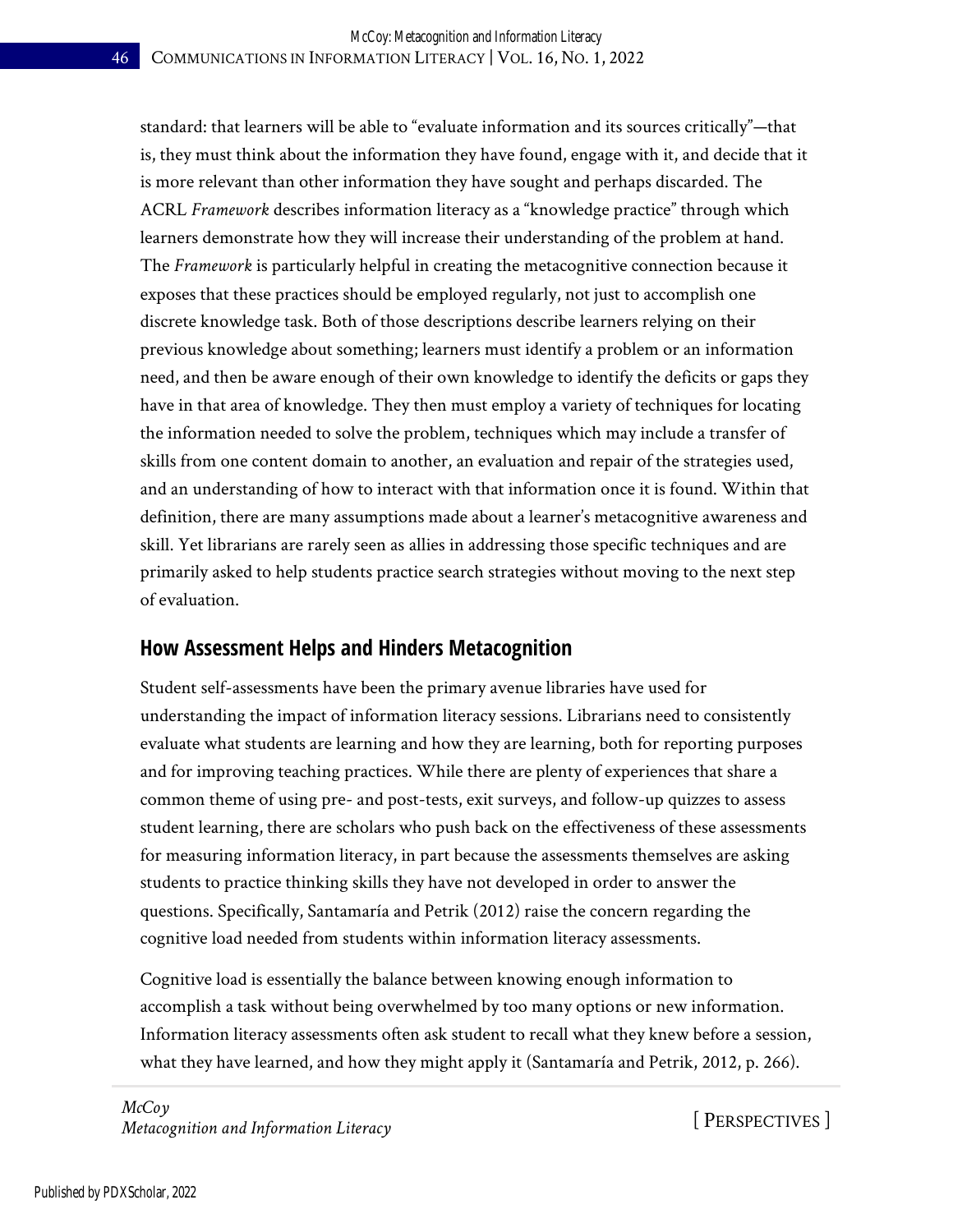Librarians have little consistent contact with students, so employing self-assessment within a library instruction session assumes that their current instructors have taught the students to be reflective about their thinking and knowing, or that students have developed these abilities along the way. These self-assessments rarely allow for a full picture of how information literate a student is because they tend to take place in a singular environment. An example of a more complete assessment would be the completed research project, which exhibits what sources are being used.

Houtman (2015) described an alternative assessment in a student workshop that included a focus on the self-regulation of students' own learning. Self-regulated learning encompasses metacognition, "but it is also the broader awareness of control over one's emotions, motivations, behaviors and environment, as those relate to learning" (Houtman, 2015, p. 7). While the students were told that the workshop was skills-based, the instructors incorporated the teaching of self-regulation strategies throughout the session. They gave students time to reflect on their emotions surrounding research, to understand how they cope with research stress, and to anticipate where they may run into research roadblocks. This unique weaving of teaching information literacy practices and metacognitive strategies within a research context can provide more impactful benefits than a how-to session. This example provides a model for how metacognition and information literacy can support each other.

#### **Metacognition as Foundational to Learning**

Osman and Hannafin's (1992) research on instructional design offers a description of metacognition that can be included within the discussion of information literacy skills. Metacognition includes *employing repair strategies,* as they describe it: trying something, evaluating the results, and adjusting the strategy being used. Metacognition also includes the ability to *transfer knowledge*, which "refers to the application of a trained strategy to dissimilar learning tasks, problems or circumstances" (Osman and Hannafin, 1992, p. 90). While adjusting search strategies and transferring skills have always been explicit learning goals for the information literacy classroom, I have found that students rarely remember what strategies worked from a previous class or semester when confronted with a new information seeking problem or task. I was encouraged to read these descriptions of metacognition because they illustrate that librarians have being thinking about and teaching

[ PERSPECTIVES ]

*McCoy Metacognition and Information Literacy*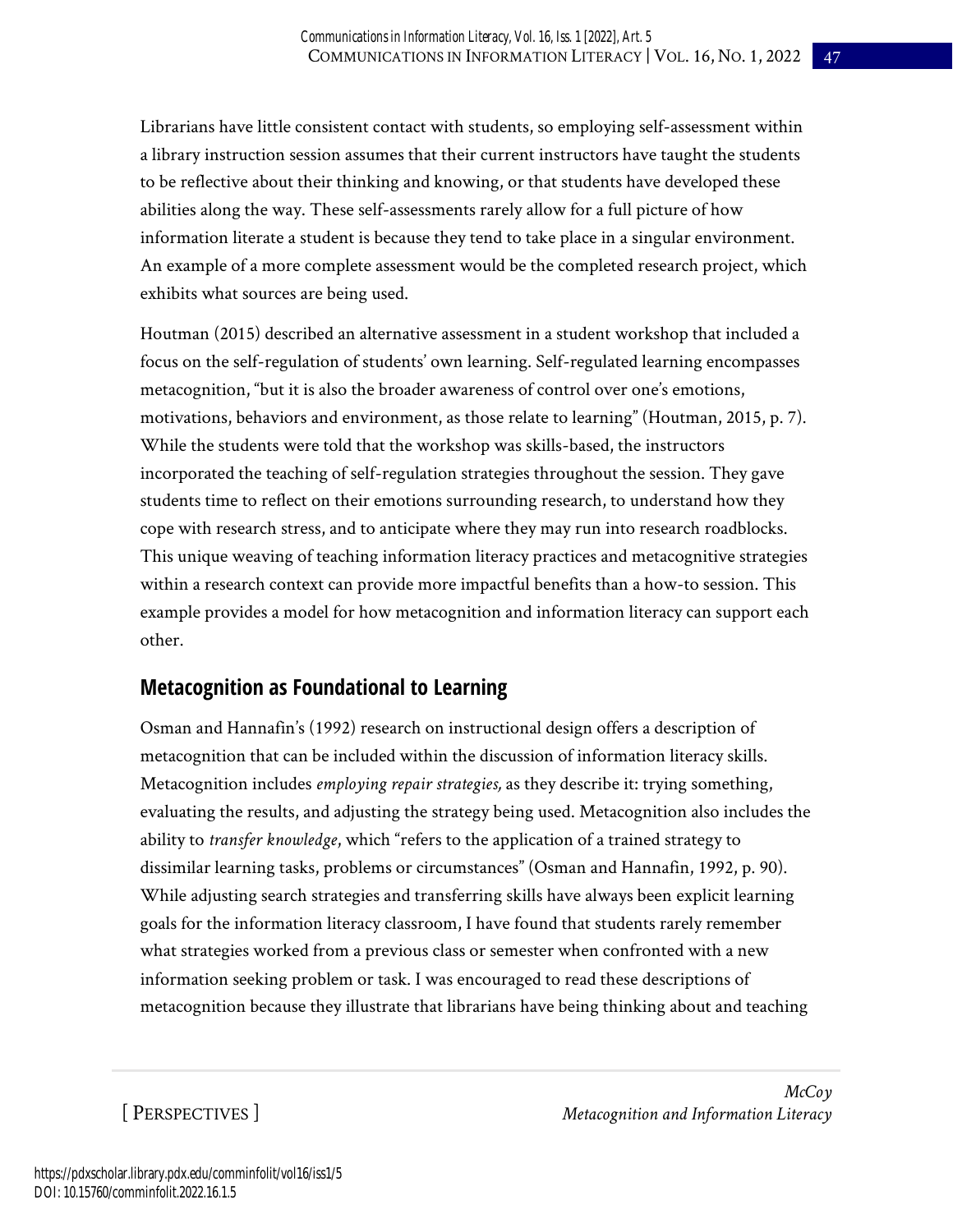about these issues, even if we did not realize that it was metacognition that we were teaching.

Furthermore, building on Osman and Hannafin's (1992) work, Schraw and Dennison (1994) found that metacognitive awareness can be independently taught and measured apart from individual intellectual ability or academic achievement. In other words, metacognition can be taught to students along any part of the educational preparedness spectrum because "metacognition is separable from other cognitive constraints on learning such as aptitude or domain knowledge" (Schraw and Dennison, 1994, p. 461). This would be an important concept for librarians to understand more widely, as we can see students of diverse abilities on any given day. But if all students are capable of learning and retaining metacognitive strategies regarding information, we are challenged to be more intentional in our approach during an information literacy session. The skills and strategies we teach are not dependent on a student's innate "smarts," but rather on their opportunities to learn and to practice these skills in a positive learning environment. The library classroom can provide that space and build the confidence of these learners who may experience low-confidence or anxiety regarding information seeking and evaluating. Understanding this concept may impact librarians more, as we think about the biases we ourselves bring into the classroom about particular students and how those attitudes affect our teaching. Assuming that every student in our classroom is capable of learning these skills and progressing along their metacognitive journey creates a more positive interaction overall and could alter the way students feel about library spaces and activities, thus setting them up for greater academic success.

#### **Metacognition and Information Literacy: Methods and Application**

Once I learned more about what metacognition is and the variety of approaches to teaching it in the classroom, I recognized areas where metacognitive strategies are hinted at, assumed, or even referenced within the sessions I do with students. These areas include planning, time management, adaptive strategies, and understanding one's feelings around research and writing. For example, most information literacy sessions meet the metacognitive goal of "reflection and repair," though that is not what we call it in information literacy circles. However, understanding why a search term is not working, identifying that as a problem, and trying something new– this is reflection in action and is by nature metacognitive. Students must understand why they chose the terms they did, think about what is not working, and then think again about what could work. Depending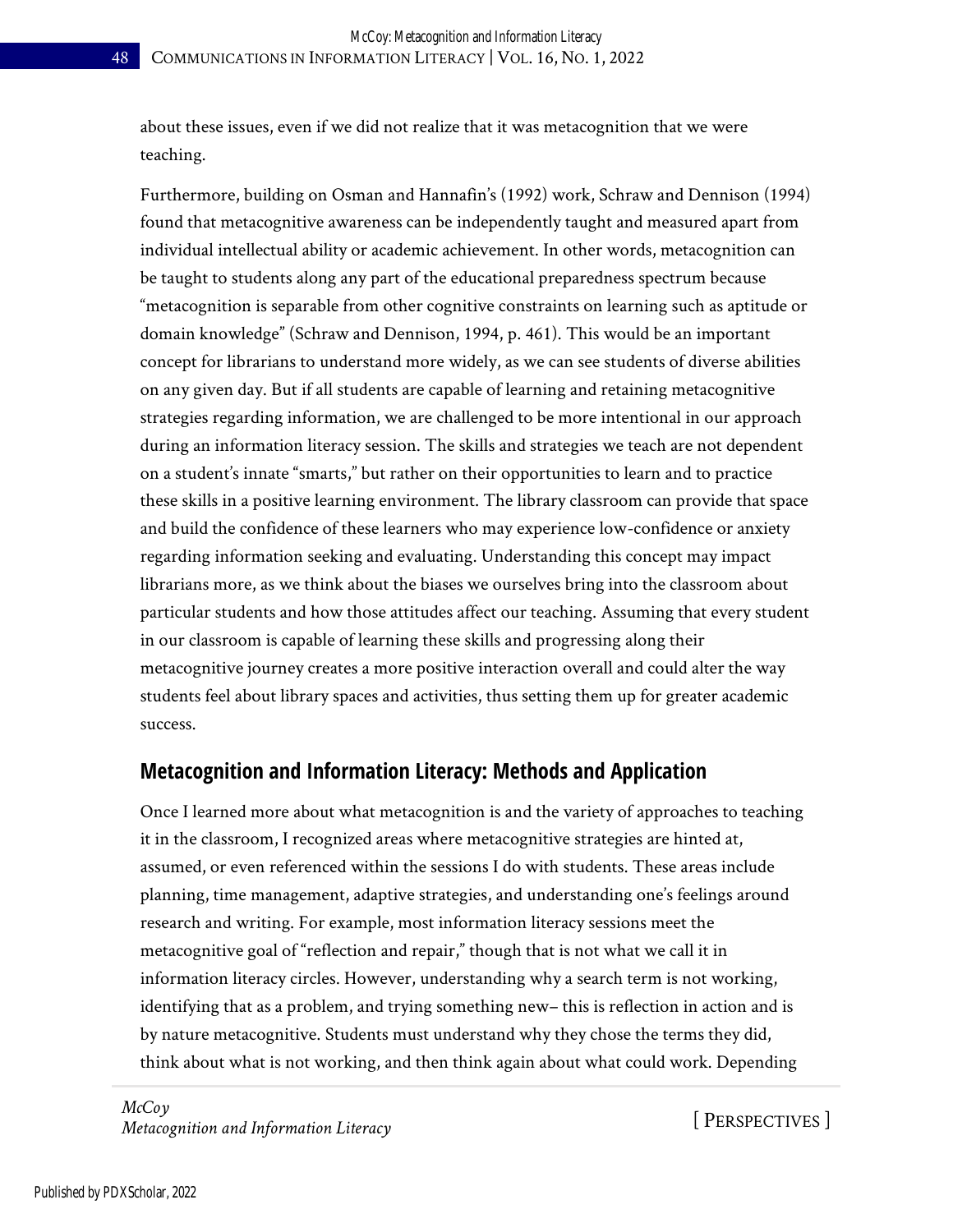on the expertise of the students, that thought process could take place in a matter of seconds. However, many students end up frustrated and give up because they have not been taught explicitly why this reflection process is important or how the brain processes this kind of information.

When executing a search, I encourage students to evaluate their results and assess if the search terms they used are effective for their needs. If the results are insufficient, I teach students how to filter, adjust their terms, and try again. Ideally, they have time to practice these repair strategies while still in the session, and there is peer and instructor guidance along the way. Those thinking tasks are metacognitive in nature. During a library session, time could be spent in practicing the formation of those tasks in order to let that skill take hold and become habit forming. However, it can be difficult to spend time on thinking strategies if the professor's learning outcomes for the session are unclear or if the library instructor does not understand the value of those thinking tasks. More time could be spent discussing what the task is and planning how to accomplish it, monitoring and regulating the cognitive task, and reflecting on or assessing the accomplishment of the learning goals (Quintana et al., 2005). A library session can be about more than finding sources and evaluating them; it can be a space for students to learn to think about what they found and how they found it.

As a result of my own exploration of metacognition, I altered a current student assessment after a library session to encompass three questions:

- 1. What part of the session will you apply first as you work on this assignment? (multiple choice, specific to what was covered in the session)
- 2. How did today's session prepare you for your assignment? (open comment)
- 3. After today I feel \_\_\_\_\_ about using library resources for this assignment (Likert scale from less confident to super confident)

These questions are a combination of information literacy questions and metacognitive ones. Questions one and two have students recall what they learned about navigating library sources and ask them to imagine what they will do with that knowledge. Planning and naming an action into the future is a metacognitive act that spurs the student to think about how they will apply what they have learned. The answers to the first two questions show

[ PERSPECTIVES ]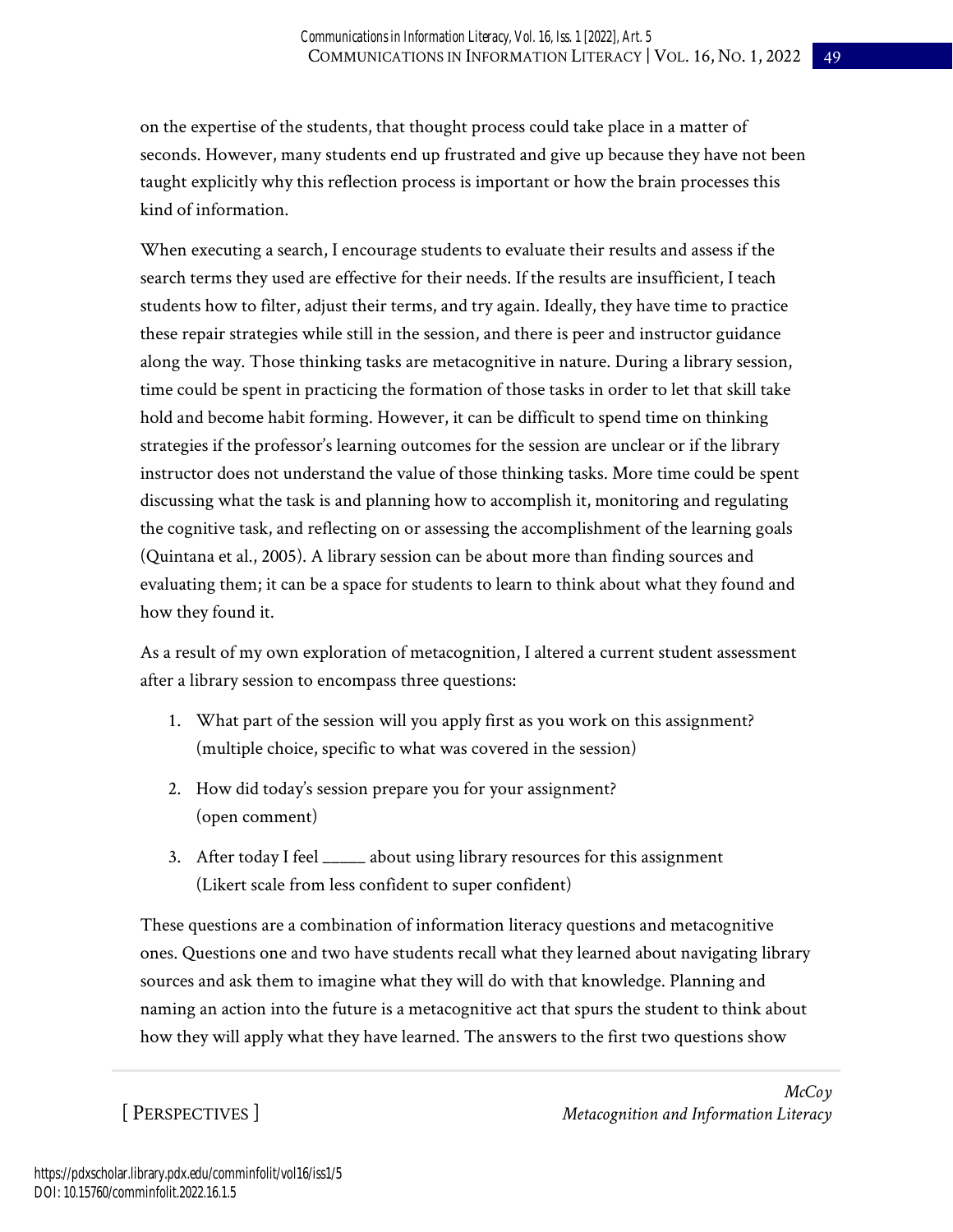me what they learned and helps them visualize what they will do. Question three measures their feeling about the next steps, offering the opportunity for students to reflect on any potential anxieties or uncertainties. Even if students do not have much practice at reflecting upon their thinking, the questions are designed to be non-threatening so that they engage in metacognition while being assessed about information literacy skills at the same time. This is one small change that felt natural to employ; if I am creating a self-assessment for the students anyway, why not ask a question that requires some metacognitive thought behind it that nudges them in thoughtful directions?

#### **Modeling Metacognitive Reflection**

Perhaps one reason why metacognition and information literacy do not have a more synergetic relationship is because educators themselves are not always taught the value of reflection and regulation of their own teaching and learning, which are the foundation of metacognitive thinking. Reflective practices are specific and beneficial to educators who wish to understand and improve their approach to instruction. During the past year, I have adopted a number of reflective strategies as part of my teaching preparation and selfassessment. These practices have slowed down my teaching and allowed me to see the value in offering students the opportunity to reflect on their own learning during a library session. These practices also helped me to recognize that going deeper into fewer concepts may be more beneficial in the long run. During one such reflection after teaching a class, I recognized a metacognitive problem from the session: because of the content I had to cover, I bounced frequently between instructions on search strategy and the mechanical aspects of how to print, save, and cite the source. Those require two different areas of the brain, and upon reflection, I realized how confusing that is for students. In the next session, I had students divide their note-taking in half and write "strategy" in one column and "mechanics" on the other. And as we went through the material, I told them which kind of thing we were practicing and which column the reminder note should be in. This very simple tactic teaches students the value of grouping ideas together and how to organize what they are learning into a cohesive pattern. This is a metacognitive practice that strengthens a student's confidence in information gathering and retrieval.

With all this in mind, the initial and natural partners to explore these ideas further are the team of library instructors. Describing and discussing what metacognition is, why it is valuable, and where these strategies are already employed within the classroom would help library instructors identify how to make metacognition a more intentional aspect of the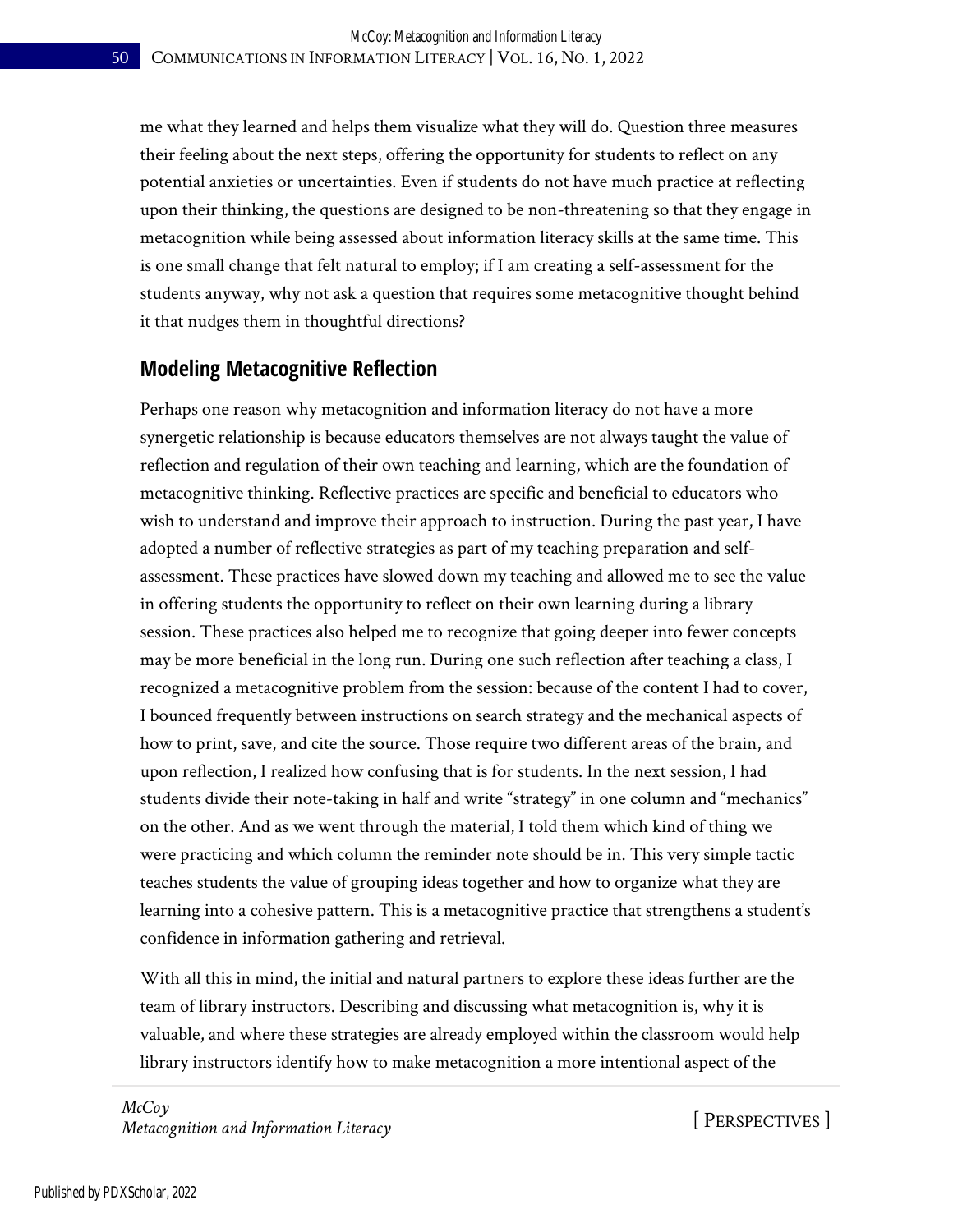library's learning outcomes. Cultivating a culture of learning unites the library instruction team around the implementation of these concepts.

Additionally, library instructors can identify areas where the intersection of information literacy skills and metacognitive awareness creates an opportunity for additional assessment. Incorporating formative self-assessments, which are more open ended and create space for students to think about what they learned, would not only teach metacognitive strategies like reflection but also demonstrate students' information literacy with more subjective data. When matched alongside the data within a rubric-guided assessment (either internal or the rubrics provided by the AAC&U), the understanding of what students are learning is bound to be more robust.

Approaching teaching faculty directly can also have positive outcomes on the integration of both information literacy and metacognition within the curriculum. Three possible methods to employ regarding faculty collaborations are: building on individual relationships with specific faculty members, gathering departmental involvement, and embracing an institution-wide focus that develops teaching faculty's understanding of information literacy and metacognition. One possibility would be to create a series of workshops about metacognition for faculty, allowing them to brainstorm practices and interventions across their own content curriculum in order to transform their assignments. The goal would be to include metacognitive skill building within their course outcomes. Another approach would be to incorporate a discussion of metacognition into faculty development programs that focus on information literacy concepts. Faculty may sometimes resist changing their curriculum or adding elements that seemingly take away from their content learning outcomes. Approaching a professional development program that allows reflection on where metacognition already happens in their classrooms would increase their confidence that making a few small changes could make a difference in their students' content understanding and metacognitive awareness.

There are a variety of avenues to explore regarding metacognition and information literacy. The information landscape is complex and requires a layered amount of intentional thought to navigate it well. As librarians, we have an opportunity to imagine a different way of approaching information literacy instruction and assessment by engaging with metacognition more clearly and explicitly in our planning and outreach. Doing so will have a more lasting impact on those we instruct, increasing their confidence as information literate learners and deep metacognitive thinkers.

[ PERSPECTIVES ]

*McCoy Metacognition and Information Literacy*